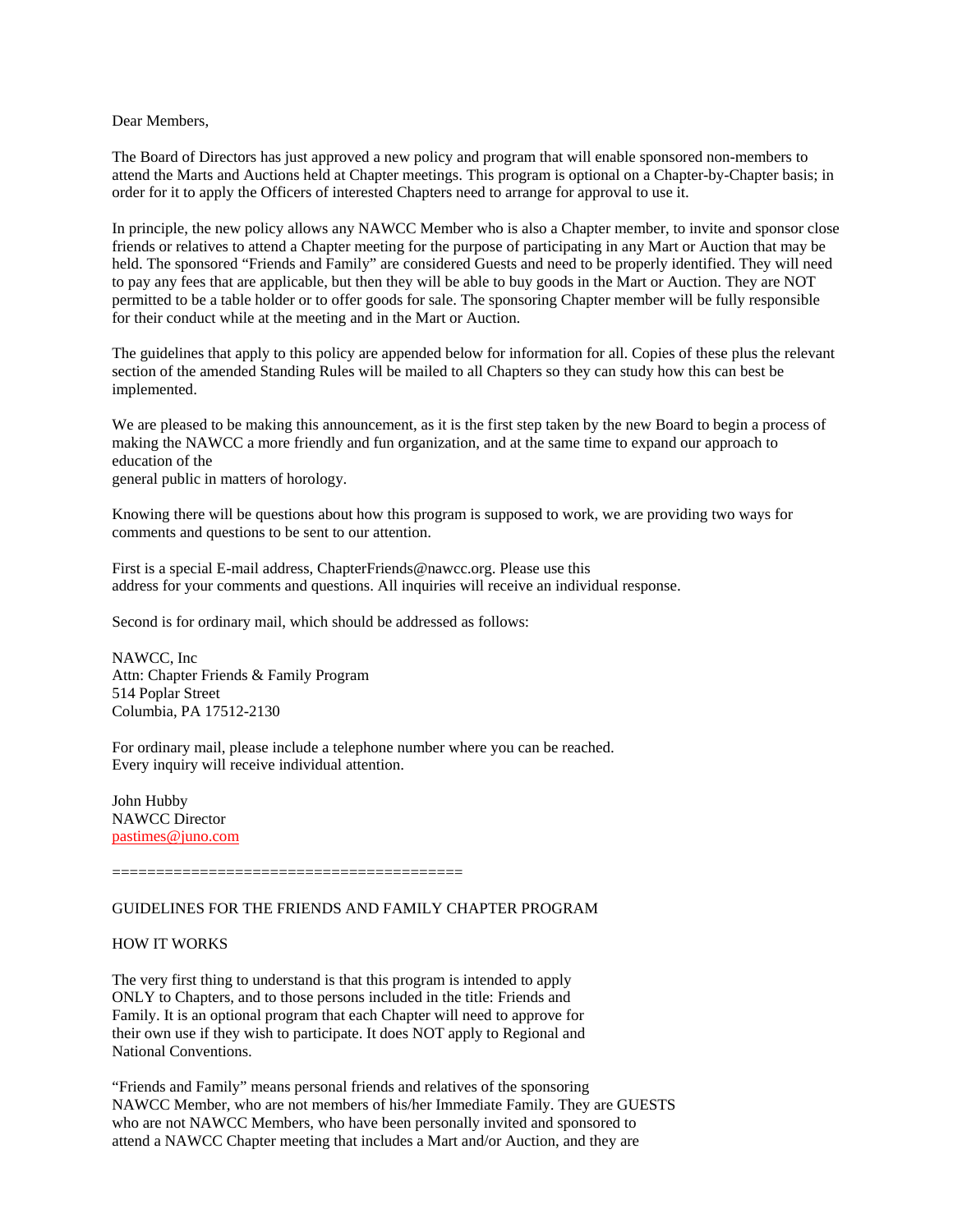### NOT walk-ins.

Secondly, this program is intended to apply ONLY to those Chapter meetings where a Mart or Auction is held. If there is no Mart or Auction, any non-member including Friends and Family may be invited to participate in all activities conducted at that meeting. All should understand that any non-member is always welcome as a GUEST to Chapter meetings, educational programs, and other events that do NOT involve a Mart or Auction. This program has not changed any of the rules or guidelines for non-member participation in those activities.

Thirdly, this program is intended to enable those invited and sponsored Friends and Family Guests to participate in Chapter Marts and Auctions on payment of applicable fees, which they could not do under previous rules. However, they may NOT be table holders nor sell goods.

Finally, every Member will continue to have the privilege of bringing anyone from their Immediate Family (spouse or significant other and children under age 18 living with them) to any NAWCC Chapter meeting where a Mart and/or Auction is held, by payment of applicable fees. There is no change in that privilege as a result of this program.

There are four key points for every Member to remember when they consider inviting their personal friends and relatives to participate in Chapter Marts and Auctions:

1) Friends and Family Guests must be INVITED to accompany you to the Chapter meetings.

2) You are SPONSORING these persons under your Membership number, and you are responsible for their conduct while attending any NAWCC Chapter function.

3) Those invited must pay the appropriate fee for entry to any Chapter event if one is normally charged.

4) Those invited are NOT permitted to purchase a table at any Mart, nor are they permitted to display goods for sale at those events whether at the sponsoring Member's table or any other table, on the floor, or in any live or silent auction. However, they ARE permitted to buy goods at the events.

## CHAPTER CONSIDERATIONS

For this new program to apply to Chapter meetings, the following simple guidelines apply:

1) The Chapter must first agree to allow Friends and Family Guests to participate under these guidelines. This is optional on a Chapter by Chapter basis and is not mandatory. Chapter officers should thoroughly review these guidelines and plan carefully how to implement the program including education of the Chapter members as to who can and who cannot participate in the Mart or Auction.

2) If the Chapter agrees to use the program, Chapter members may invite close friends and relatives who are not Immediate Family to attend chapter meetings and participate in the Mart or Auction.

3) On arrival at the meeting, the Friends and Family Guests will be registered under the name of the sponsoring Chapter member.

• Distinctive name badges are to be provided for Friends and Family Guests to